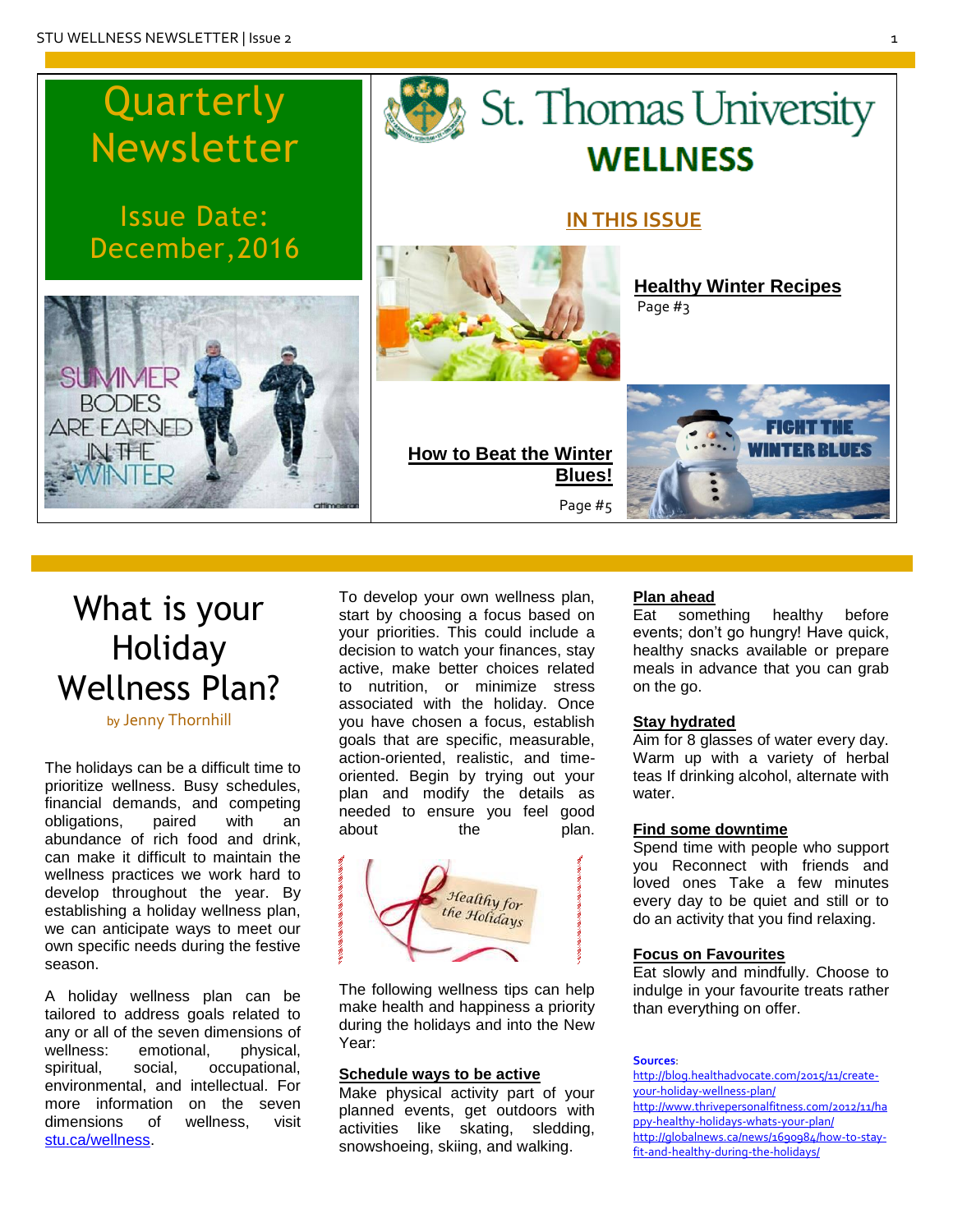# Winter in Mactaquac Park

by Pauline McIntyre



The fun doesn't stop once summer is over at Mactaquac Provincial Park. The park is open admission-free during the winter so you can enjoy winter activities or relax in the warm, welcoming lodge. The Lodge is also home to the Moco Kitchen Restaurant. Enjoy a nice meal with family and friends or a romantic date night out after a fun filled day of winter activities!

## **Winter Fun**

For outdoor activities, grab a toboggan and zip down one of the 2 groomed sledding hills (Top 10 sliding hill in Canada!) Mactaquac offers complimentary cross country skis and snowshoes to try out on their groomed trails. Or take a skate around their 1-acre skating pond or even take a horse-drawn sleigh ride for a magical winter treat (there is a cost for sleigh rides). Winter walkers can enjoy a well-maintained trail that begins at the park's main gate and continues through Campground 1. Leashed dogs are welcome. The snowmobilers of NB can enjoy the groomed trails at the park as well! There really is something for everyone!



**You're just one slide away from a good mood!!!**

The park is open daily from 8 a.m. to 10 p.m. throughout the winter, with the sliding hills and skating pond lit nightly until closing. Please call ahead to [363-4747](tel:506-363-4747) for weather conditions prior to cross-country skiing, ice skating or tobogganing.



**Embrace New Brunswick winter parkside at Mactaquac!**

For more information about<br>Mactaquac Park, please visit Mactaquac Park, please visit Provincial Parks under Tourism NB <http://www.tourismnewbrunswick.ca/>

## **SAVE THE DATE!**

HEPAC NB will be hosting their annual Winter Wellness Day (FREE) on **January 28th, 2017** at the Park. [www.hepac.ca](http://www.hepac.ca/) Mark your calendars!

# JB O'Keefe – Fitness Classes

by Lori Orchard



The J.B. O'Keefe Fitness Centre houses a fitness & court area, squash court, cardio and weight machines, free weights, stretching mats, dressing rooms and shower facilities **but did you know that with your membership comes FREE fitness classes as well?**

## **Lunch Time Fitness Classes**

Cardio group exercise classes are held every **Tuesday and Thursday from 12:30-1:30**. These classes are **free of charge** to JB O'Keefe members!

## **Fitness Instructor - Sabina Marco**

Sabina has always had a personal interest in fitness and has played sports all her life. She became a certified fitness instructor in 2000 where she began her career in motivating others to reach their personal fitness goals. For Sabina, fitness is a way of life. Being healthy and setting an example for her family is something she values greatly.

The positive effects of physical activity such as increased energy, positive self-esteem, and feeling stronger are all indicators that exercise is a natural anti-depressant and helps the brain become balanced.

The fitness classes offered twice a week are geared to all fitness levels from beginner to seasoned athlete. Each participant can modify their weights and reps to meet their level of physical fitness. Sabina is there as a guide and motivation.

Sabina indicated that anyone with sedentary work needs to move more to stay healthy. Getting out of the office at lunch and exercising is a great way to do that! The hardest part of starting a new class is the first step! Sabina recommended signing up to come with a friend for encouragement and accountability.

## **Other Classes**

During the school year, Pilates classes are held on Tuesday and Hatha Yoga on Thursday's from 11:30-12:30. There is an additional fee for these classes.

## **Staff & Faculty Memberships**

Members gain access to the use of cardio and strength training equipment and to the other facilities noted above all for less than the cost of a lunch per pay! Sign up for payroll deduction today and check it out for yourself!

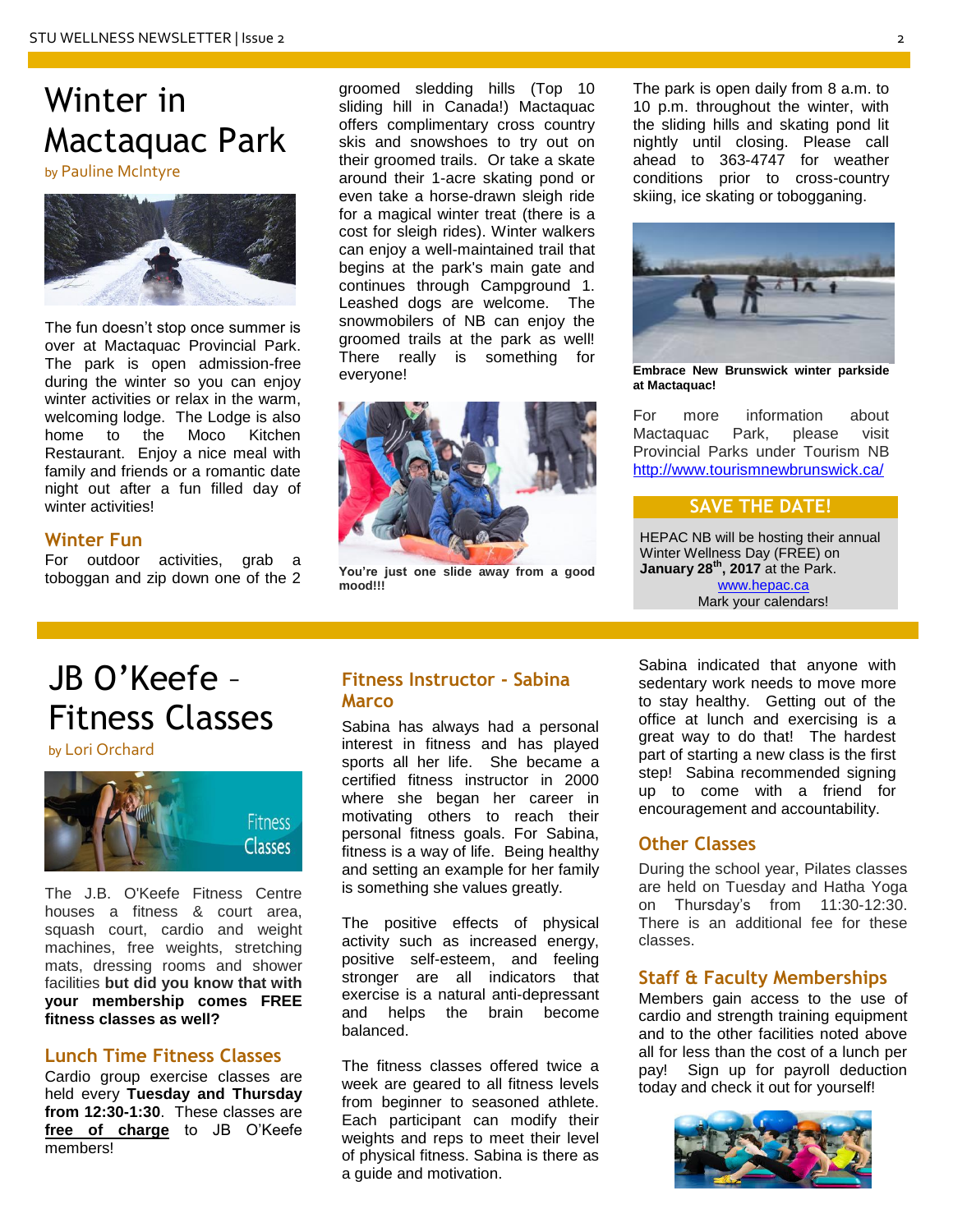| <b>HOURS OF OPERATION</b><br><b>(SEPTEMBER 2016-APRIL 2017)</b> |                    |  |  |  |
|-----------------------------------------------------------------|--------------------|--|--|--|
| Monday                                                          | 6:30 AM-10:00 PM   |  |  |  |
| Tuesday                                                         | $6:30$ AM-10:00 PM |  |  |  |
| Wednesday                                                       | 6:30 AM-10:00 PM   |  |  |  |
| Thursday                                                        | 6:30 AM-10:00 PM   |  |  |  |
| Friday                                                          | 6:30 AM-7:30 PM    |  |  |  |
| Saturday                                                        | $9:00$ AM-5:00 PM  |  |  |  |
| Sunday                                                          | 10:00 AM-7:00 PM   |  |  |  |

## **FUN FITNESS FACTS**

## **25% of your bones are located in your…**

Feet! Each foot contains 26 bones, 33 joints, and over 100 muscles, ligaments and tendons, with both feet totaling 52 bones, or about 25% of the total bones found in your entire body. We're often so busy focusing on the key areas (like our abs, arms, thighs) that we don't really pay much attention to fitness for our feet, but they don't just contain 25% of your body's bones, they are also the foundation for every vertical movement you do! Your balance, strength, power and control begins with your feet and they contain muscles that need development too.

## **When you lose weight, fat leaves your body via your…**

Breath! Crazy, huh? Though we like to say that 'sweat is your fat crying' it seems that fat is actually [released as carbon dioxide when](http://www.sciencedaily.com/releases/2014/12/141216212047.htm)  [we exhale.](http://www.sciencedaily.com/releases/2014/12/141216212047.htm) Now before you start hyperventilating to try to slim down faster, it's important to note that you can't just shed fat by breathing it out — you still have to create the caloric deficit that leads to fat loss in order to exhale it away.

Oh, and some of that "sweat is your fat crying" expression holds a bit of truth — the remainder of the fat not turned into carbon dioxide is released through bodily fluids like sweat, urine, tears, etc

## **SIGN UP TODAY!**

For more information about becoming a member of the JB O'Keefe center, please visit our website at <http://w3.stu.ca/stu/athletics/facilities/okeefe>

# **JB O'KEEFE GYM FACILITY Healthy Winter Recipes**

## Melancauli Baby-Cauliflower Soup

<span id="page-2-0"></span>I

1 T. olive oil or butter 1 Cup cut onions (1 large) 2 tsp. minced garlic 1 pkg of Knorr Cream of Leek soup 1 1/2 Cups peeled, cubed sweet potato 4 Cups small, cauliflower florets (use frozen pkg) 1 1/2 tsp. curry powder 1 tsp. ground cumin 4 Cups reduced-sodium chicken or vegetable broth 1/2 tsp. salt 1/4 tsp. black pepper 1 Cup cooked brown and wild rice blend (I sometimes use cooked ground chicken) 1 Cup 2% evaporated milk 1/2 Cup packed shredded light Swiss cheese

Heat butter or olive oil in large pot over medium heat. Add onions, garlic and sweet potato. Cook and stir until onions begin to soften, about 3 minutes. Stir in the package of cream of leek soup mix (follow the directions on the back and add three cups of water).

Stir in cauliflower, curry and cumin. Cook and stir for 1 more minute. Add broth and pepper. Bring mixture to a boil. Reduce heat to low, cover and simmer for 12-15 minutes, until vegetables are tender.

With a hand blender, carefully puree' until smooth. Stir in cooked rice (or chicken), milk and Swiss cheese. Heat soup for 1 more minute until cheese melts. Serve hot.



## **Sweet Potatoes with Warm Black Bean Salad**

- 4 medium sweet potatoes
- 1 15-ounce can black beans, rinsed
- 2 medium tomatoes, diced
- 1 tablespoon extra-virgin olive oil
- 1 teaspoon ground cumin 1 teaspoon ground coriander
- 3/4 teaspoon salt
- 1/4 cup reduced-fat sour cream 1/4 cup chopped fresh cilantro

Prick sweet potatoes with a fork in several places. Microwave on High until tender all the way to the center, 12 to 15 minutes. (Alternatively, place in a baking dish and bake at 425°F until tender all the way to the center, about 1 hour.)

Meanwhile, in a medium microwaveable bowl, combine beans, tomatoes, oil, cumin, coriander and salt; microwave on High until just heated through, 2 to 3 minutes. (Alternatively, heat in a small saucepan over medium heat.) When just cool enough to handle, slash each sweet potato lengthwise, press open to make a well in the center and spoon the bean mixture into the well. Top each with a dollop of sour cream and a sprinkle of cilantro.



**Do you have a favourite recipe that you'd like to share? Send it to [wellness@stu.ca](mailto:wellness@stu.ca) to have it added in the next Wellness Newsletter!**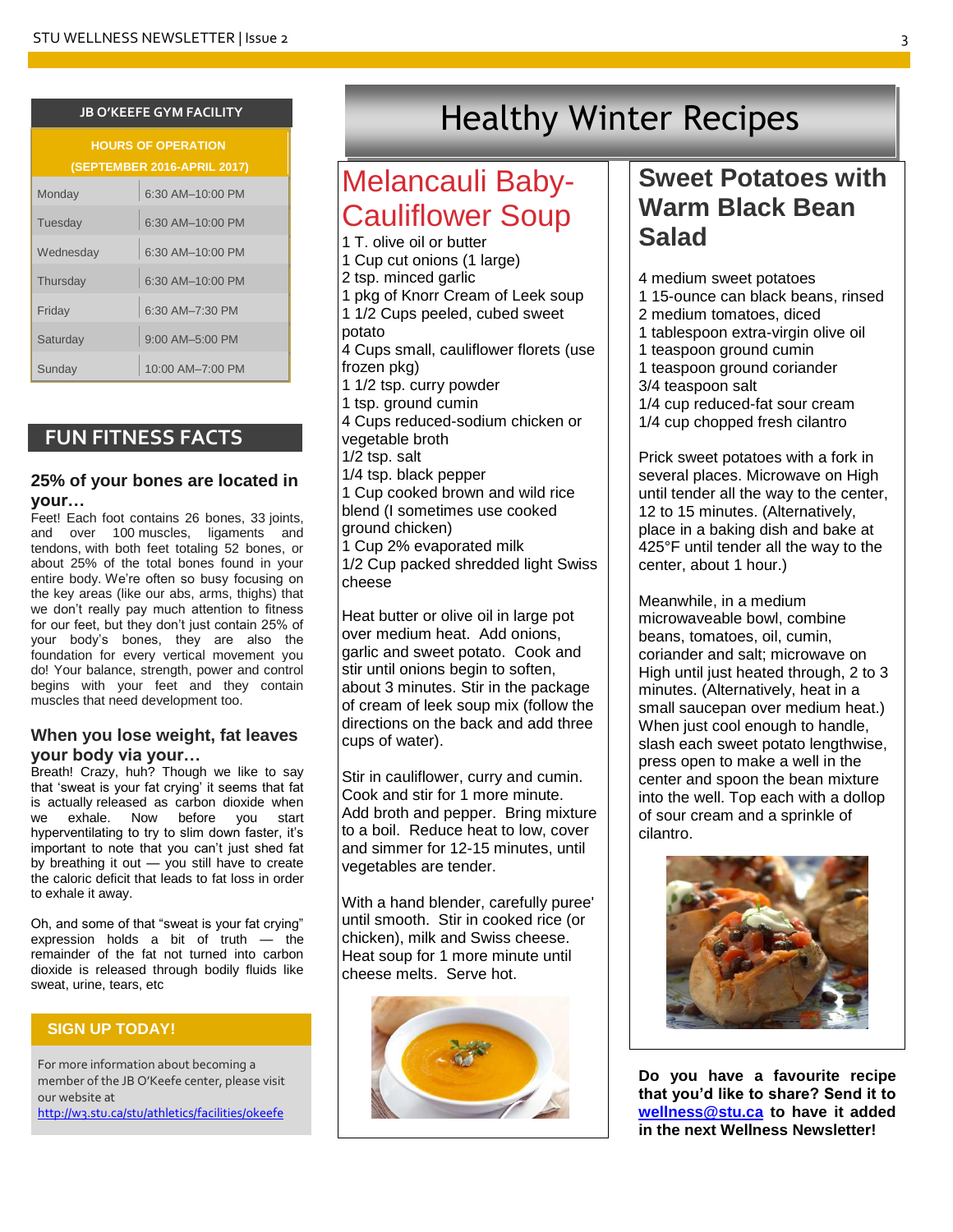# STU Wellness Spotlight – Monday Night Volleyball

by Lori Orchard



In early September, **Heather MacDonald**, our Learning Strategist with Student Services & Residence Life, organized a league to play Volleyball at the JB O'Keefe Gym every Monday night from 6:00-8:00. With an email blast to the STU-Form, Heather welcomed staff and faculty to participate in the Monday night pick-up games. Over the past 12-14 weeks, the number of members has grown and on the weeks that the numbers were low, Heather and her teammates had no issue recruiting students from the gym area to play. Some of the students loved it so much; they continue to come back every week! This activity has become a great success!

The focus of this activity was primarily to get out and be active while having some fun. This group has proven that there is NO judgement as all skill levels are welcomed! If you are looking for medal competitions, then this group is not for you but if you are looking to have some fun and get active, come out on Monday evenings for a volley or two!

This has given participants, staff faculty and students, the opportunity to build relationships with each other. People that they wouldn't usually get a chance to interact with given the physical layout of our campus.

For more information, or to sign up to play, please contact Heather MacDonald at [hmac@stu.ca](mailto:hmac@stu.ca)

**Well done, Heather! Thank you for your contribution to making a healthier workplace!**



**Do you have a wellness idea that you'd like to share? Don't wait for a survey to come out, please feel free to drop us a line with your feedback a[t wellness@stu.ca.](mailto:wellness@stu.ca)** 



## **Wellness Program at STU**

We are committed to providing information and opportunities that promote health awareness, illness prevention and overall health & wellness knowledge to our Staff and Faculty using the "*Seven Dimensions of Health & Wellness"* as a guideline*.*

## **STU Wellness Website NEW!**

Our website has been updated for all upcoming events from January to May 2017. Please take a moment to view the *Wellness Events* tab,as well as the *Useful links* and *Upcoming Fredericton Events!*

## **The Wellness Committee Presents** Winter/Spring 2017 Wellness Events

## **Upcoming Wellness Events**

## **December 7th, 2016**

- o Financial Session **January 2017**
	- o Family Sleigh Ride
	- o Bingo Challenge

## **February 2017**

- o Food Drive Challenge
- o Effective Communication **Session**

## **March 2017**

- o Stress Management Session **April 2017**
- o Earth Day/ Days of Caring **May 2017**
- o Walking Challenge

## "I really regret eating healthy today."

-Said No One Ever



## **FOR MORE INFORMATION**

**View our Website for more information on the STU Wellness progra[m www.stu.ca/wellness](http://www.stu.ca/wellness)**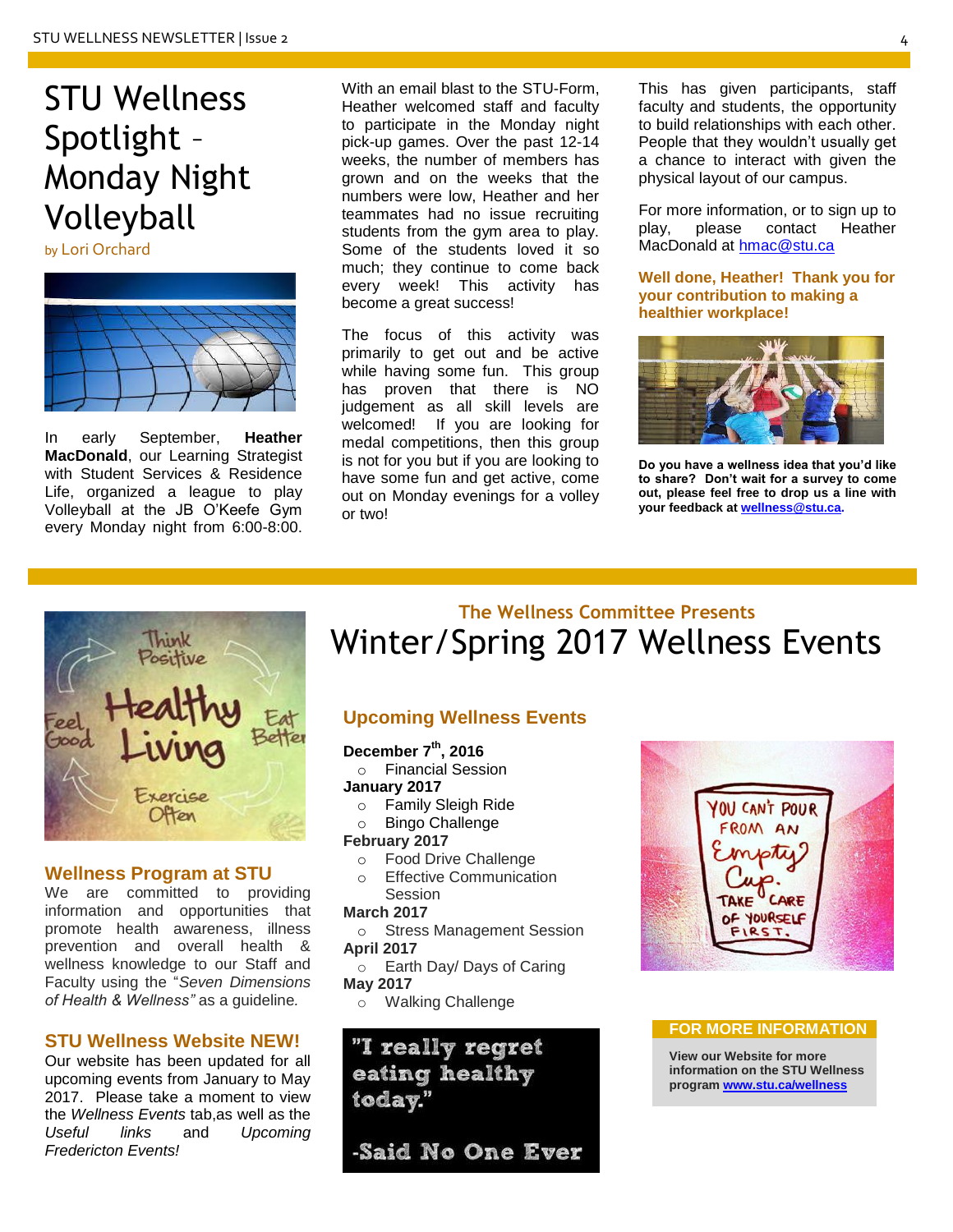# **How to Beat the Winter Blues**



Being that we live in Canada, it would make sense that a higher percentage of Canadians might experience the

winter blues during the winter months with fewer daylight hours and cold temperatures to top the list of causes for our poor mood.

As the days grow shorter and the temperature colder, you and your family may be tempted to make like bears and hibernate in your cozy, heated homes. But, there are many ways that you can beat the "winter blues". So resist the urge to burrow under the covers!

Here are some ways to help you embrace the season and take advantage of all the activity options that winter has to offer.

## **Mood Boosters**

#### **Brave the outdoors**

Bundle up and go for a walk outside, especially on sunny days. Winter blues are caused by the body's response to reduced light exposure, so every ray helps lift your spirits. Take a stroll during your lunch hour, walk your kids to school, walk to the mailbox—just get out there to increase your sun exposure!

## **Limit starchy, fatty & sweet foods**

Those "comfort foods" that are supposed to help you feel "safe and warm, cookies, mashed potatoes, breads, pastas, etc., could actually be dragging your mood down and pushing your weight up. Pre-make your meals so that you don't feel the need to go for the foods that "weigh" you down. Dig out a healthy eating cook book and get cooking! You'll be eating healthy and doing a fun activity at the same time!

## **Get involved, get connected**

Sign yourself up for a new class or activity. Not only will it get you out of the house, it'll encourage you to discover new interests and avoid isolation. Learning new things while meeting new people is a definite mood booster!

#### **Contribute**

Another way to "feel good" is by contributing to the well-being of others. This can be done through volunteering or doing things for others who are less fortunate.

#### **Clear your mind**

Take 10 minutes daily and practice mindfulness techniques. There are many free online resources to help guide you. Take some time to reflect and slow down the pace of life. Look inward and take the time to reconcile your priorities.

#### **Get moving!**

Lace up your old skates, strap on some skis, or dust off that toboggan or snowshoes and spend a fun-filled family day in the park. Whether you jump on a stationary bike, unwind with yoga or dance the night away, physical activity fights off weight gain, boosts energy and releases moodenhancing endorphins.

#### **Create winter rituals**

Looking forward to an event can help motivate you to get moving! Find new ways to celebrate the frosty season: organize winter activities: arrange a sleigh ride, neighborhood winter festival, skating party, take in a comedy show; nothing changes your mood faster than good hard belly laughing! Plan a games night with family or friends. Participating in pleasurable activities provides you with a sense of energy and vitality that will contribute to your overall wellbeing.

Too much hibernation can lead to weight gain, carbohydrate cravings and the lethargy of the "winter blues", but with a little effort and planning you can maintain your health and wellness across all seasons. By staying active, connected, rested and well-fed, you

too can discover a healthier, happier way to embrace the winter.

## **Seasonal Affective Disorder**

People who experience an extreme and prolonged form of the "winter blahs" are likely experiencing Seasonal Affective Disorder (SAD).

SAD's symptoms are more severe than "winter blues" and may also include: irritability, feelings of "emptiness" or profound sadness, and major changes in eating and sleeping routines.

If your symptoms are greatly limiting your ability to function at home and at work and you think you may be suffering from **Seasonal Affective Disorder (SAD),** please consult your physician or the professional support of your **Employee Assistance Program** for help.



## **Five Vitamins that help fight the Winter Blues**

- 1. Magnesium
- 2. Vitamin C
- 3. The B family Vitamins
- 4. Vitamin D
- 5. Omega-3 Fatty Acids

#### **Sources:**

[https://www.workhealthlife.com/Article/Read/Copi](https://www.workhealthlife.com/Article/Read/Coping%20with%20Seasonal%20Affective%20Disorder) [ng%20with%20Seasonal%20Affective%20Disorder](https://www.workhealthlife.com/Article/Read/Coping%20with%20Seasonal%20Affective%20Disorder)

[https://www.workhealthlife.com/Article/Read/Beati](https://www.workhealthlife.com/Article/Read/Beating%20the%20Winter%20Blues) [ng%20the%20Winter%20Blues](https://www.workhealthlife.com/Article/Read/Beating%20the%20Winter%20Blues)

[https://www.workhealthlife.com/Article/Read/Seas](https://www.workhealthlife.com/Article/Read/Seasonal%20Affective%20Disorder%20Surviving%20the%20Winter%20Blues) [onal%20Affective%20Disorder%20Surviving%20th](https://www.workhealthlife.com/Article/Read/Seasonal%20Affective%20Disorder%20Surviving%20the%20Winter%20Blues) [e%20Winter%20Blues](https://www.workhealthlife.com/Article/Read/Seasonal%20Affective%20Disorder%20Surviving%20the%20Winter%20Blues)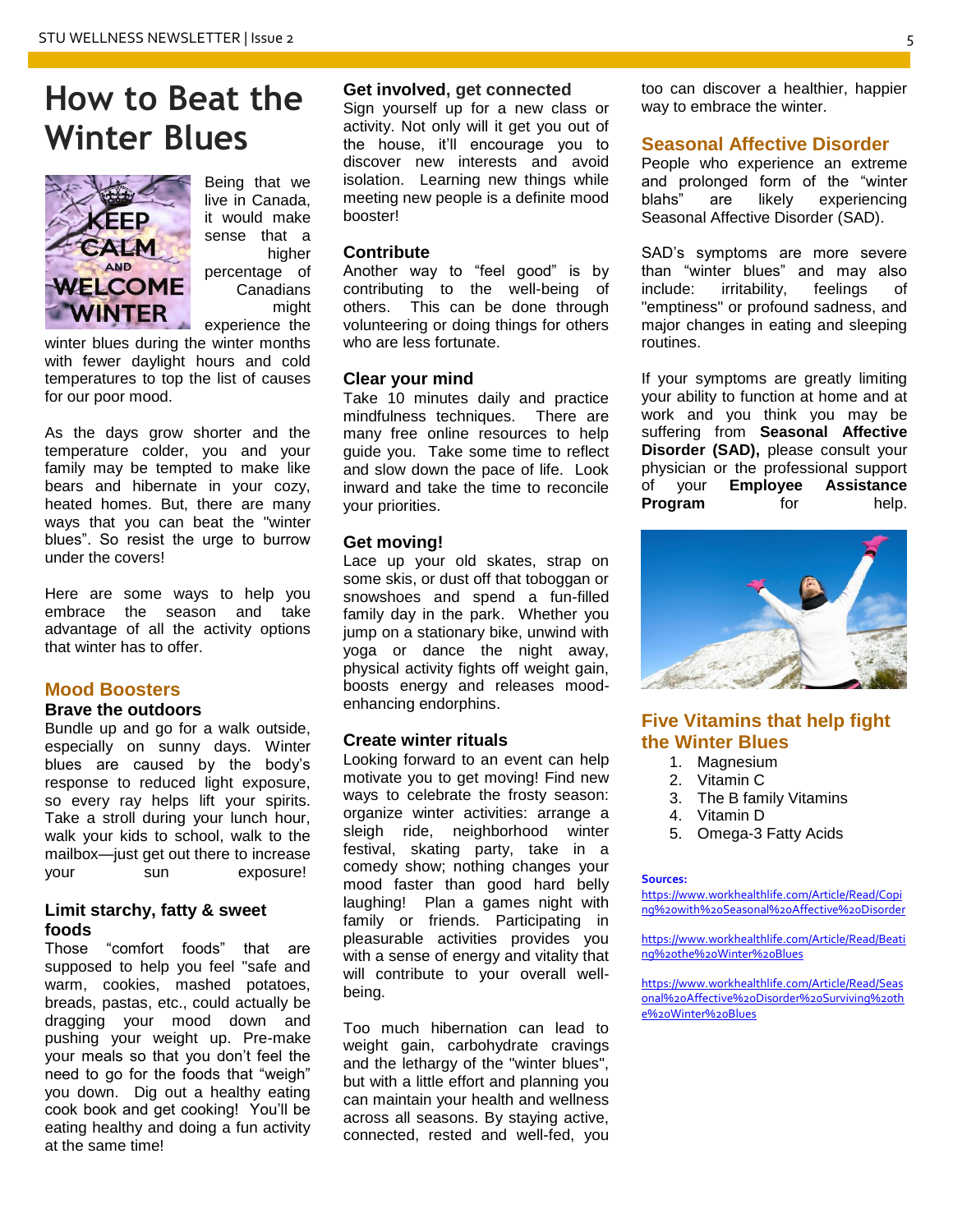# Health Benefits of Apple Cider Vinegar

by Derek Simon

## **Apple Cider Vinegar Trend**

There are plenty of trending topics in the healthy nutrition world these days -- fresh turmeric root, coconut oil, grass-fed beef and butter vs. grainfed, the paleo diet, to name a few. The health benefits of raw (unpasteurized) organic apple cider vinegar (ACV) are frequently cited and promoted these days in health and fitness social media, email blogs, and video blogs. But did you know that ACV has been used for countless ailments traced all the way back to the 1800s! No matter how retro it might appear (or smell); the appeal of ACV doesn't seem to fade.



## **Health Benefits**

Setting aside its uses as an ingredient for non-toxic house cleaning recipes, or even its skin toning and beautifying properties, I would like to briefly describe a few of its health benefits, related to weight loss, detox, and antiinflammatory.

#### **Weight Loss**

ACV may have a beneficial impact on maintaining a strong metabolic rate. This optimizes the use of energy from food, including carbohydrates that are heavy in starches and sugars. Regular daily supplementing with ACV over a period of time can also help to reduce hunger, to lessen cravings for sweets and starches, and thereby lead to reduced calorie intake over time. Ingesting ACV right before a carbheavy meal has been shown to increase insulin sensitivity and lower the rise in blood-sugar level (strengthening glycemic control). These two effects are known to

stimulate metabolic hormones that burn calories and lower their retention as body fat.

With the holiday season and Gramma's butter cookies smelling so enticing fresh out of the oven, ACV might help navigate one of the many seasonal challenges ahead of us!

#### **Detox**

Like lemon juice, despite its acidity, ACV is also known to alkalize the pH balance in the digestion and the blood stream. High acidity in the digestive tract has been linked to lower levels of gut health, making it difficult for healthy gut bacteria to thrive. ACV has been known to assist liver cleansing and support liver function in purifying the blood of cellular waste, toxins, and residual pollutants

#### **Anti-Inflammatory**

High acidity in the bloodstream has been linked to lower immune response and to conditions in which cancer cell formation can occur. Decreasing acidity and maintaining a relatively alkaline blood stream supports an improved immune response. It reduces the level of freeradicals that causes oxidative stress and a general state of inflammation.

#### **Getting Past the Taste**

Let's get to the practical question of how to swallow something that, for most, is nothing but extremely sour! Getting used to the taste and experience of ACV varies from individual and individual.

If you don't want to try the cold-turkey full immersion experience with guaranteed after-burn, the slow-andsteady method is for you!

In a large glass of water, mix a 1/2 teaspoon of ACV. The next day, increase to 1 teaspoon. On day three, increase to 2 teaspoons. On day four, presto: you've made it to the 1 tablespoon threshold. Repeat at 1 tablespoon for three more days, and you've joined the club. If water and ½ teaspoon still gets you gagging, try it with grapefruit juice instead of water, before eventually switching over. Adding the juice of  $\frac{1}{2}$  a lemon, with a dash of raw honey and a pinch of sea salt, to your warm water is also an appealing way to adapt to the taste of ACV.

**When to take Apple Cider Vinegar**

It is best to get ACV into your bloodstream on an empty stomach right before a heavy meal (for the calorie-burning benefit) or on an empty stomach first thing in the morning (for the alkalizing and detox benefit) about a half hour before breakfast. In the morning, warm (not boiling) water is especially beneficial to the liver.

Be cautioned, however, that ACV directly ingested in the mouth without water, can put wear and tear on your tooth-enamel (similar to Pepsi or Coke). It is therefore recommended that you dilute ACV with a large glass of water; or even use a straw to bypass the enamel surface of your teeth.

All good things in moderation -- it is always recommended to take a break from ACV. The body tends to get more benefit from the impact of the ACV stimulus if you change it up, vary the time of day, and skip some days or even a week from time to time.

Finally, let's not get too overenthused, it is not a wonder-drug or cure-all. Along with other elements in a diversified, balanced nutrition and fitness lifestyle it offers an additional micro-adjustment that can contribute to overall vitality.

#### **Sources:**

Information in this article has been provided as a volunteer service based on the following two ereports: *7 Household Items for Faster Fat Loss* by Joel Marion and Tim Skwiat at *Biotrust.com;* and Nicholas Stiles, *Getting to the Core of Apple Cider Vinegar,* as well as numerous email blogs*.* Where health care is both an art and a science, this article does not claim to provide either. If you have symptoms that require medical attention, please see a qualified health care provider.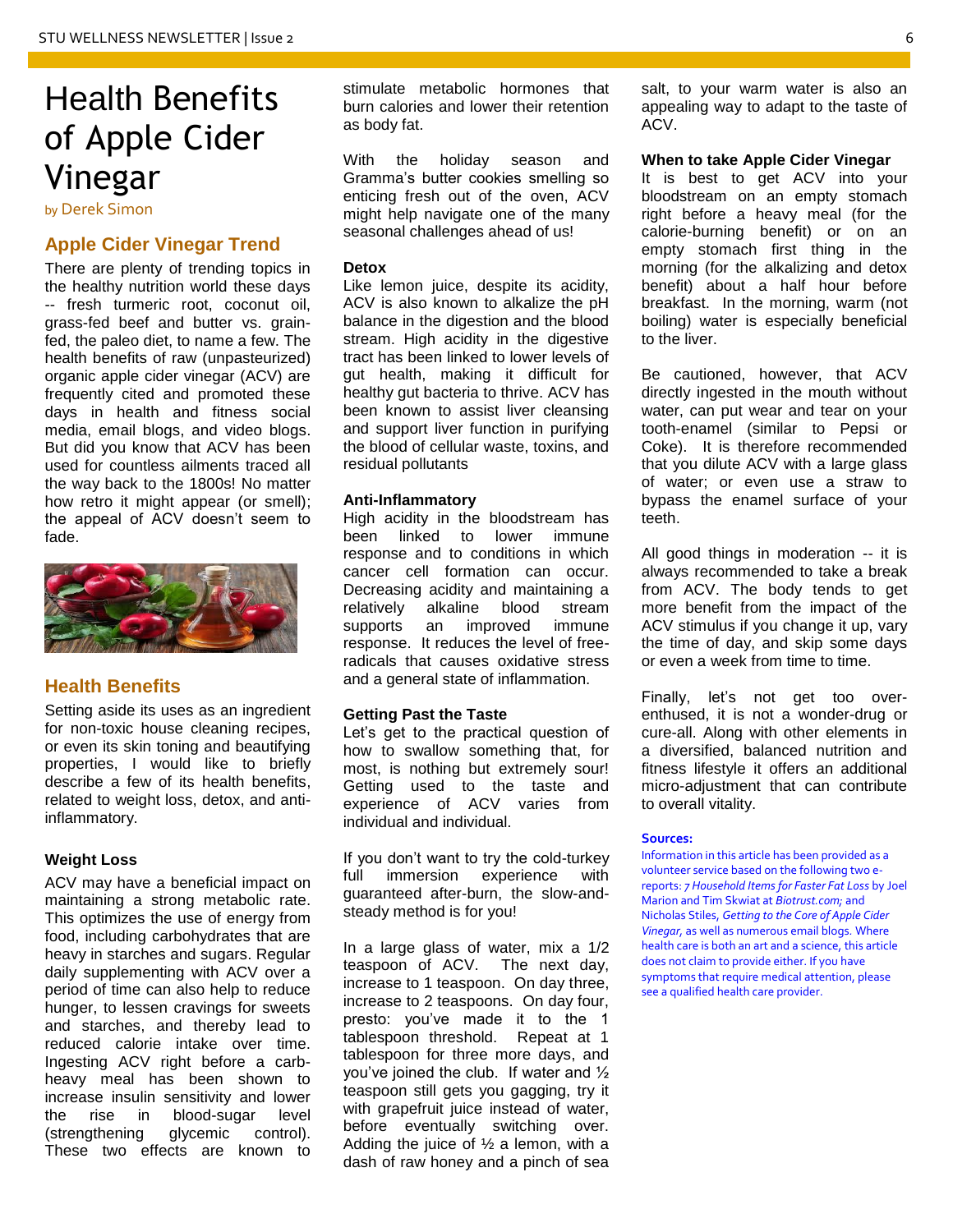# Wellness & Mindfulness Games



## **Try Bullet Journaling!**

All you need to get started is a notebook and pen. To try out this beautiful way of recording life events (and everyday happenings) check out this easy tutorial for getting started: [http://bulletjournal.com/get-](http://bulletjournal.com/get-started/)

[started/,](http://bulletjournal.com/get-started/) then, use Pinterest to look up some of the most creative and fun ideas of how Bullet Journaling can be an artistic outlet and an incredible organization tool.



## **Coloring – It's not just for Kids!**

Try out this relaxing and calming pattern when you need a little break. See how quickly you relax!

## **Sudoku**

Fill the 9x9 grid with numbers, so that each row, column and 3×3 section contain all of the digits between 1 and 9. As a logic puzzle, Sudoku is known as an excellent brain game. If you play Sudoku daily, you will soon start to see improvements in your concentration and overall brain power. Try it out!

| (Answers found on last page of the newsletter) |               |   |               |   |        |   |   |  |
|------------------------------------------------|---------------|---|---------------|---|--------|---|---|--|
| 3                                              |               |   |               | 8 |        |   | 5 |  |
|                                                |               |   |               |   |        |   |   |  |
|                                                | 2             |   |               |   | 4<br>6 | 9 |   |  |
|                                                |               |   |               |   |        |   |   |  |
| 8                                              |               | 2 |               |   | 5      |   |   |  |
|                                                | 9             |   |               | 6 |        |   |   |  |
| 5                                              |               |   |               |   |        |   |   |  |
|                                                |               |   | $\frac{2}{5}$ |   |        |   |   |  |
|                                                | $\frac{8}{3}$ |   |               |   |        |   |   |  |

## **Crossword Challenge**

## **Across**

- 1. Vegetable (7)
- 4. Distilled from fermented molasses (3)
- 7. Alcoholic beverage (3)
- 8. Soft part of a fruit (5)
- 9. Luke warm (5)
- 11. Type of syrup (5)
- 13. High quality beef (5)
- 14. Russian pancake (5)
- 16. Type of rice (5)
- 20. Shaped and dried dough (5)
- 21. Cooking juices (5)
- 23. Type of tea (5)
- 24. Joint of cooked meat (5)
- 25. Drink made with juniper berries (3)
- 26. Fowl food product (3)
- 27. Edible jelly (7)

## **Down**

- 1. Beverage made from beans (6)
- 2. Edible fish (5)
- 3. Main course (6)
- 5. Fortified wine (7)
- 6. Obtained from the capsicum plant (6)
- 10. Mild powdered seasoning (7)
- 12. Flapjack (7)
- 15. Baked layers of pasta (7)
- 17. Type of cake (6)
- 18. Fruit punch (6)
- 19. Meat from sheep (6)
- 22. Used to raise dough (5)